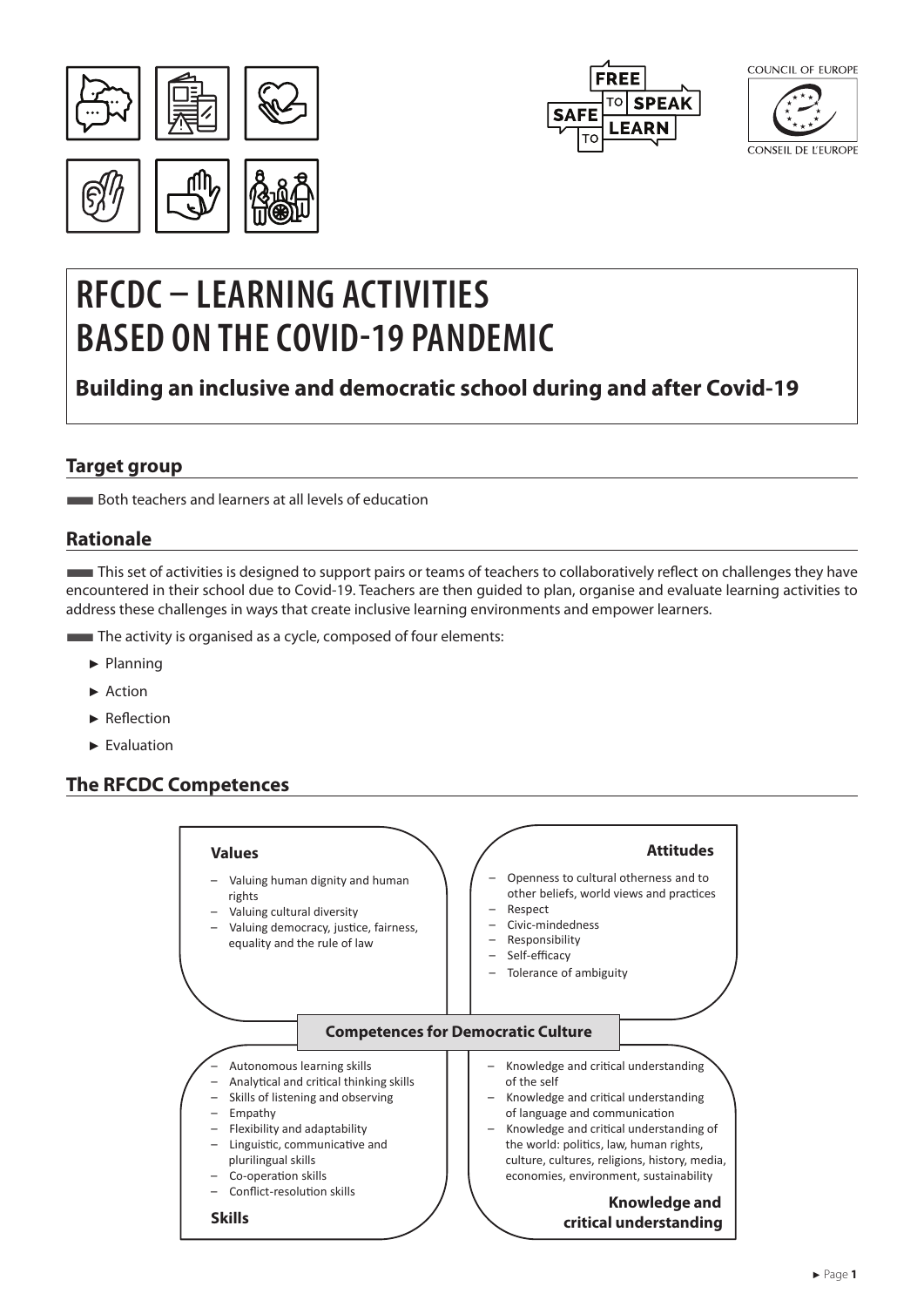### **Competences promoted by the activity**

■Subsets of all 20 competences may be promoted in both teachers and learners. However, teachers might find it suitable to start with a focus on either their own or learners' competences and then add the other dimension in subsequent cycles of the activity.

#### **Learning outcomes**

**Engaging in this cycle of activities will help teachers to:** 

- ► Develop a better understanding of the situation in their school and the challenges that are occurring due to Covid-19
- ► Identify approaches and learning activities that are suitable to address these challenges in inclusive and democratic ways
- ► Reflect on their own role in addressing and solving the challenges
- ► Improve their capacity to co-operate with colleagues
- ► Promote their own and their learners' competences for democratic culture

## **Description of activity**

**This cycle of activities requires the collaboration of two or more teachers throughout the entire process. One of the** teachers should act as an observer during the learning activities and should take part in the evaluation.

#### **A. Analysis of the Covid-19-related situation in the school**

- 1. Teachers share experiences with challenges that have emerged during and after the Covid-19 lockdown. Possible guiding questions are:
- ► Have some learners or groups of learners become more vulnerable?
- ► Have some learners or groups of learners been excluded?
- ► Has cyberbullying occurred?
- ► Has there been a lack of learner participation in decisions and regulations?
- ► Have learners been influenced by Covid-19-related fake news and conspiracy theories?
- 2. All challenges and issues are collected on a whiteboard, paper or poster, and clustered according to the six themes of the "Free to Speak – Safe to Learn" project.
- 3. The team selects one area of concern and the respective "Free to Speak" theme in which action is most needed (alternatively, a list of priorities may be made).
- 4. Reflection: Which of the 20 competences are most relevant for teachers to acquire in order to solve the prioritised challenge, and which competences are most relevant for learners to acquire?

#### **B. Planning action**

- 5. The team chooses one or two activities (from the full set of Covid-19 learning activities) that are related to the relevant "Free to Speak" theme (if none are judged to be suitable, alternative activities can be chosen or developed).
- 6. Teachers identify up to 3 competences which they judge to be the most important for *themselves and for their own actions* for addressing the challenges that have been identified. Which descriptors describe ideal behaviours that teachers could adopt?
- 7. Teachers also prepare for the *observation of learners*, familiarising themselves with the descriptors for the learners' competences that are addressed by the activity (optionally, the group may create an observation template for observing the learners)

#### **C. Evaluation**

- 8. During the activity, one teacher observes and makes notes about both the teacher's and the learners' behaviours (using the descriptors or the observation template).
- 9. At the end of the learning activity, the learners are asked to identify which of the 20 competences they think they themselves have developed during the activity.
- 10. Teachers compare the learners' feedback with their own observations and the goals of the activity, and address the questions:
- ► Has the activity contributed to solving the challenge?